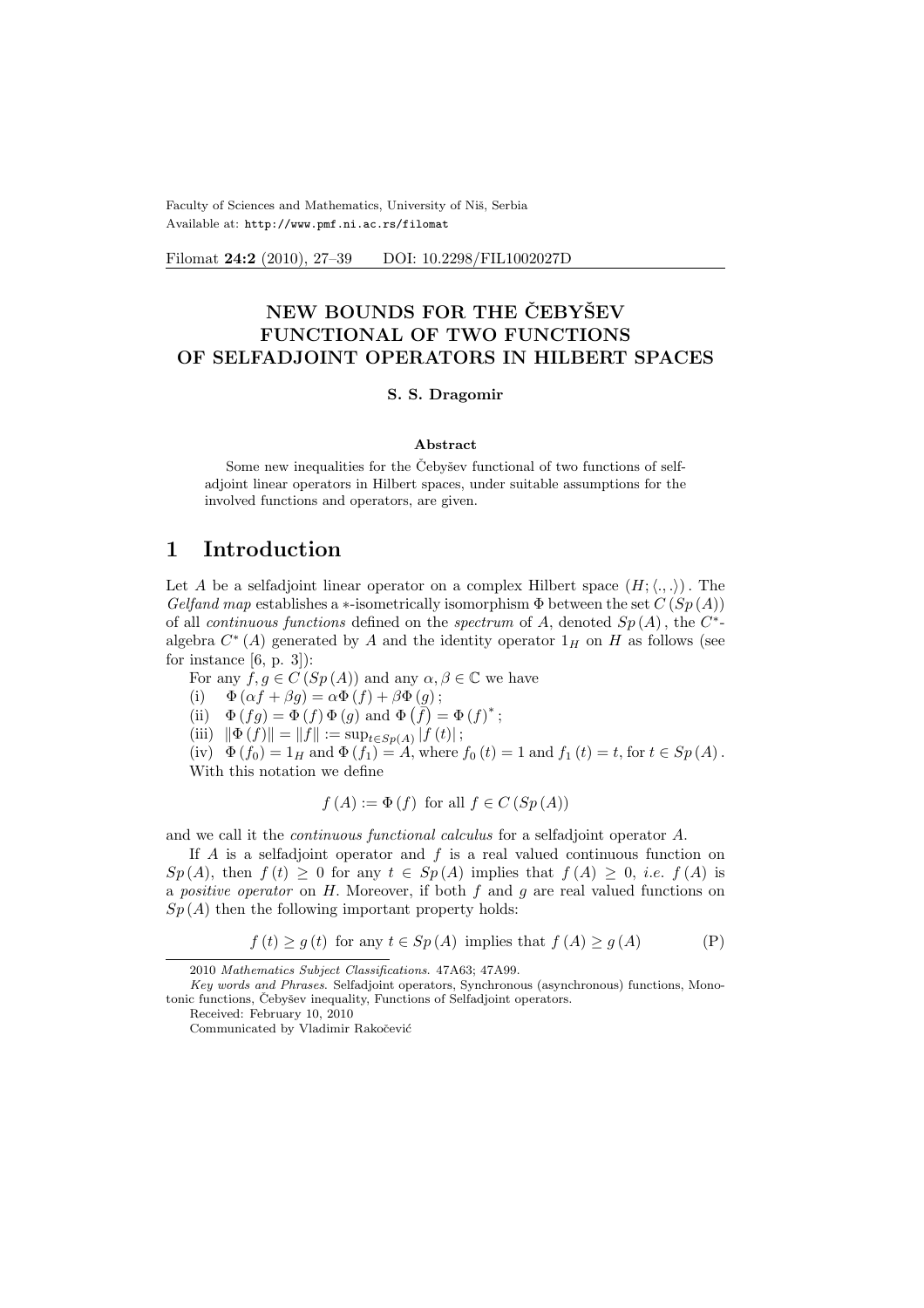in the operator order of  $B(H)$ , the Banach algebra of all bounded linear operators on H.

For a recent monograph devoted to various inequalities for functions of selfadjoint operators, see [6] and the references therein.

For other results see [7], [9], [10] and [11].

We say that the functions  $f, g : [a, b] \longrightarrow \mathbb{R}$  are synchronous (asynchronous) on the interval  $[a, b]$  if they satisfy the following condition:

$$
(f(t) - f(s)) (g(t) - g(s)) \ge (\le) 0
$$
 for each  $t, s \in [a, b]$ .

It is obvious that, if  $f, g$  are monotonic and have the same monotonicity on the interval  $[a, b]$ , then they are synchronous on  $[a, b]$  while if they have opposite monotonicity, they are asynchronous.

For some extensions of the discrete Cebysev inequality for synchronous (asynchronous) sequences of vectors in an inner product space, see [4] and [5].

For a selfadjoint operator A on the Hilbert space H with  $Sp(A) \subseteq [m, M]$  for some real numbers  $m < M$  and for  $f, g : [m, M] \longrightarrow \mathbb{R}$  that are continuous functions on  $[m, M]$ , we can define the following *Čebyšev functional* 

$$
C(f, g; A; x) := \langle f(A) g(A) x, x \rangle - \langle f(A) x, x \rangle \cdot \langle g(A) x, x \rangle
$$

where  $x \in H$  with  $||x|| = 1$ .

The following result provides an inequality of Čebyšev type for functions of selfadjoint operators, see [2]:

**Theorem 1** (Dragomir, 2008, [2]). Let A be a selfadjoint operator with  $Sp(A) \subseteq$  $[m, M]$  for some real numbers  $m < M$ . If  $f, g : [m, M] \longrightarrow \mathbb{R}$  are continuous and synchronous (asynchronous) on  $[m, M]$ , then

$$
C(f, g; A; x) \ge (\le) 0,\tag{1.1}
$$

for any  $x \in H$  with  $||x|| = 1$ .

The following result of Grüss' type can be stated as well, see [3]:

**Theorem 2** (Dragomir, 2008, [3]). Let A be a selfadjoint operator on the Hilbert space  $(H; \langle.,.\rangle)$  and assume that  $Sp(A) \subseteq [m, M]$  for some scalars  $m < M$ . If f and g are continuous on  $[m, M]$  and  $\gamma := \min_{t \in [m, M]} f(t)$  and  $\Gamma := \max_{t \in [m, M]} f(t)$ then

$$
|C(f,g;A;x)| \leq \frac{1}{2} \cdot (\Gamma - \gamma) \left[ C(g,g;A;x) \right]^{1/2} \left( \leq \frac{1}{4} (\Gamma - \gamma) \left( \Delta - \delta \right) \right), \tag{1.2}
$$

for each  $x \in H$  with  $||x|| = 1$ , where  $\delta := \min_{t \in [m,M]} g(t)$  and  $\Delta := \max_{t \in [m,M]} g(t)$ .

The main aim of this paper is to provide other inequalities for the Cebysev functional. Applications for particular functions of interest are also given.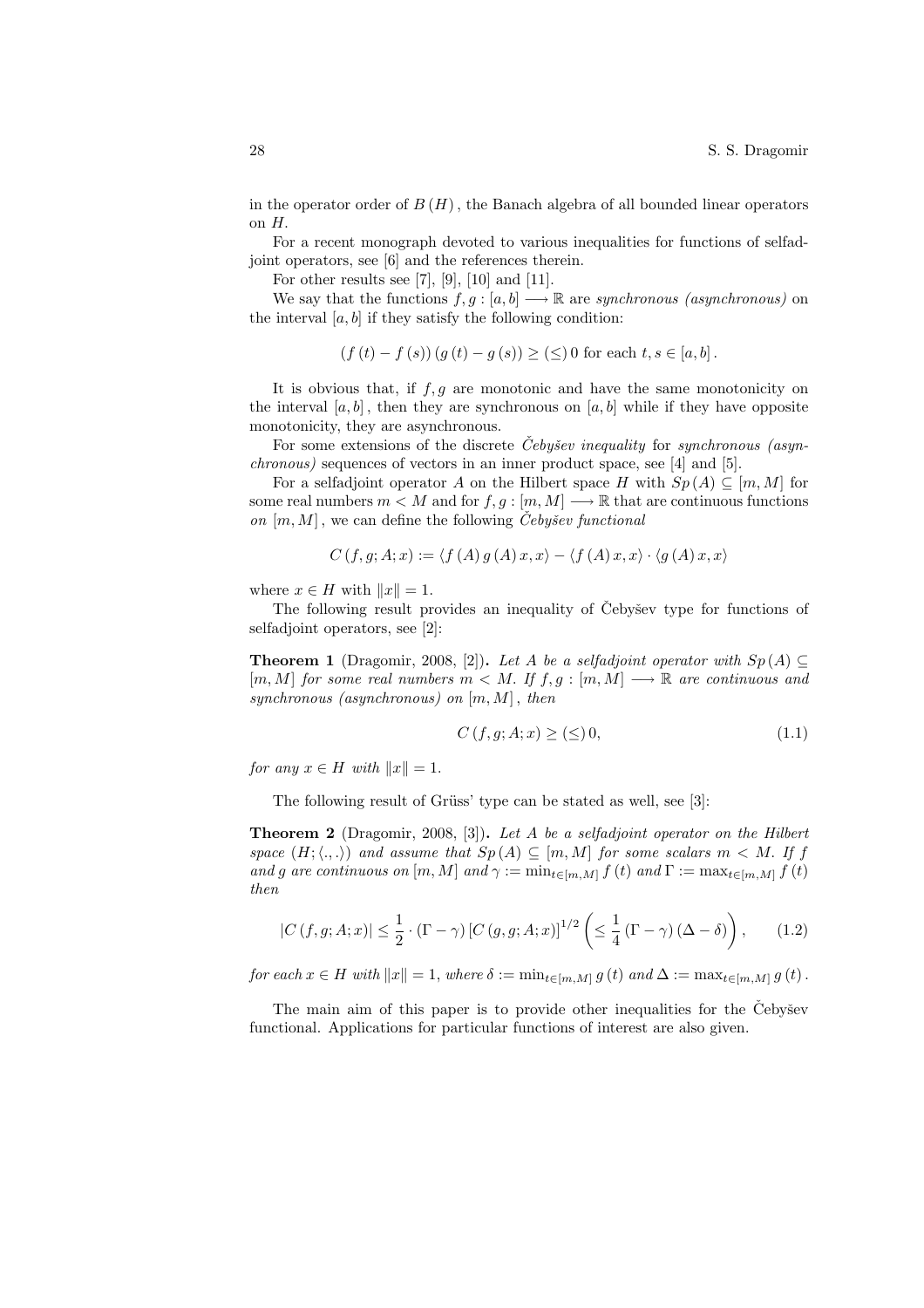$\check{\mathrm{C}}$ ebyšev Functional  $29$ 

## 2 A Refinement and Some Related Results

The following result that improves (1.2) can be stated:

**Theorem 3.** Let A be a selfadjoint operator with  $Sp(A) \subseteq [m, M]$  for some real numbers  $m < M$ . If  $f, g : [m, M] \longrightarrow \mathbb{R}$  are continuous with  $\delta := \min_{t \in [m, M]} g(t)$ and  $\Delta := \max_{t \in [m, M]} g(t)$ , then

$$
|C(f,g;A;x)| \leq \frac{1}{2} (\Delta - \delta) \langle |f(A) - \langle f(A)x, x \rangle \cdot 1_H | x, x \rangle
$$
  

$$
\leq \frac{1}{2} (\Delta - \delta) C^{1/2} (f, f; A; x), \quad (2.1)
$$

for any  $x \in H$  with  $||x|| = 1$ .

*Proof.* Since  $\delta := \min_{t \in [m,M]} g(t)$  and  $\Delta := \max_{t \in [m,M]} g(t)$ , we have

$$
\left| g\left(t\right)-\frac{\Delta+\delta}{2}\right| \leq \frac{1}{2}\left(\Delta-\delta\right),\tag{2.2}
$$

for any  $t \in [m, M]$ .

If we multiply the inequality (2.2) with  $|f(t) - \langle f(A) x, x \rangle|$  we get

$$
\begin{aligned}\n\left| f(t) \, g(t) - \langle f(A) \, x, x \rangle \, g(t) - \frac{\Delta + \delta}{2} f(t) + \frac{\Delta + \delta}{2} \langle f(A) \, x, x \rangle \right| & (2.3) \\
& \leq \frac{1}{2} \left( \Delta - \delta \right) | f(t) - \langle f(A) \, x, x \rangle | \,,\n\end{aligned}
$$

for any  $t \in [m, M]$  and for any  $x \in H$  with  $||x|| = 1$ .

Now, if we apply the property (P) for the inequality (2.3) and a selfadjoint operator B with  $Sp(B) \subset [m, M]$ , then we get the following inequality of interest in itself:

$$
\left| \langle f(B) g(B) y, y \rangle - \langle f(A) x, x \rangle \langle g(B) y, y \rangle \right|
$$
\n
$$
-\frac{\Delta + \delta}{2} \langle f(B) y, y \rangle + \frac{\Delta + \delta}{2} \langle f(A) x, x \rangle \Big|
$$
\n
$$
\leq \frac{1}{2} (\Delta - \delta) \langle |f(B) - \langle f(A) x, x \rangle \cdot 1_H | y, y \rangle \rangle,
$$
\n(2.4)

for any  $x, y \in H$  with  $||x|| = ||y|| = 1$ .

If we choose in (2.4)  $y = x$  and  $B = A$ , then we deduce the first inequality in  $(2.1).$ 

Further on, by the fact that for any bounded linear operator  $T$  we have

$$
\left\langle \left|T\right|x,x\right\rangle =\left\langle \left(T^{\ast }T\right)^{1/2}x,x\right\rangle \leq\left\langle \left(T^{\ast }T\right)x,x\right\rangle ^{1/2}=\left\Vert Tx\right\Vert
$$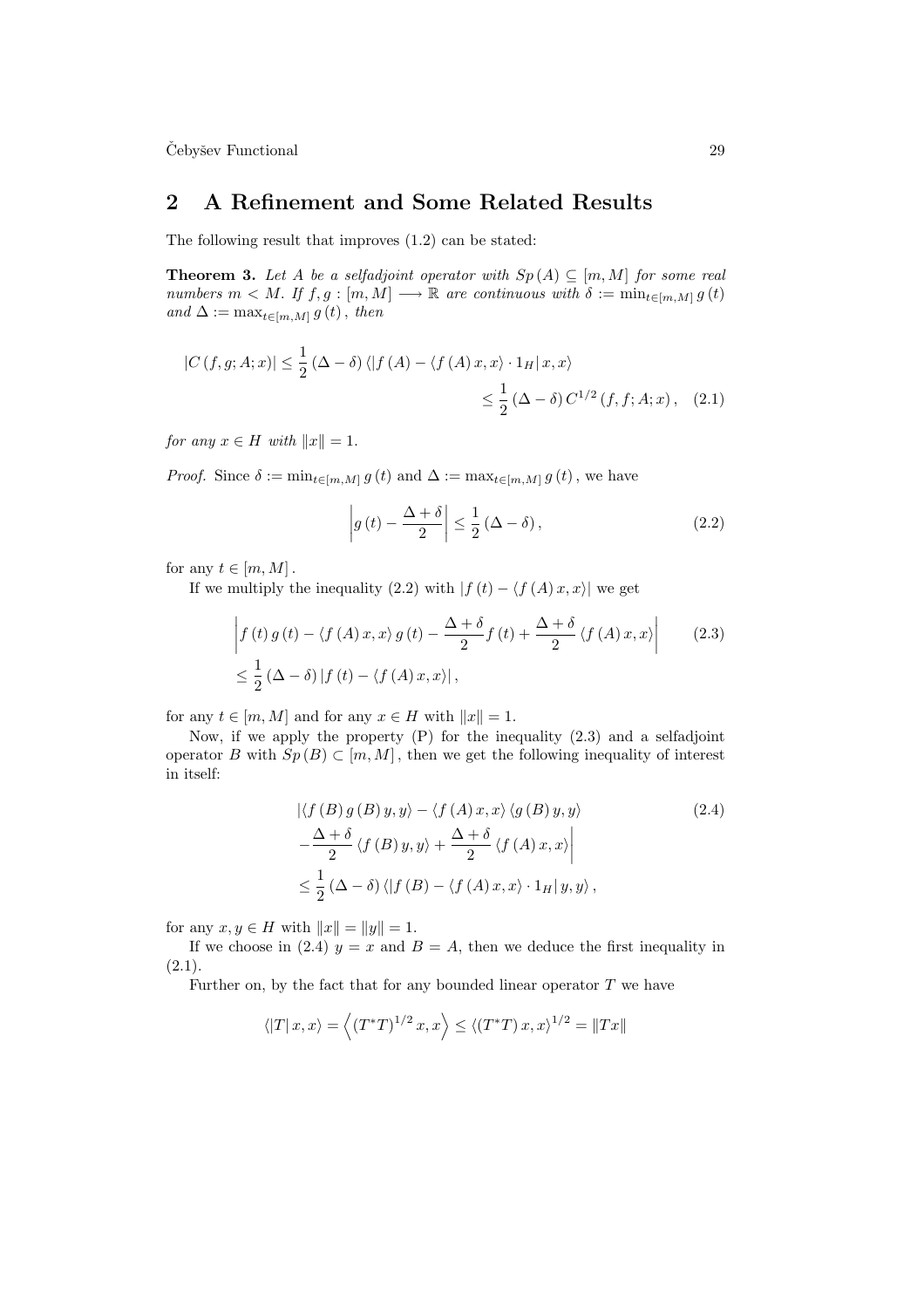for any  $x \in H$  with  $||x|| = 1$ , then we can state that

$$
\langle |f(A) - \langle f(A) x, x \rangle \cdot 1_H | x, x \rangle \le ||f(A) x - \langle f(A) x, x \rangle \cdot x||
$$
  
= 
$$
\left[ ||f(A) x||^2 - \langle f(A) x, x \rangle^2 \right]^{1/2}
$$
  
= 
$$
C^{1/2}(f, f; A; x),
$$

for any  $x \in H$  with  $||x|| = 1$ , and the second part of (2.1) is also proved.

Let U be a selfadjoint operator on the Hilbert space  $(H, \langle ., . \rangle)$  with the spectrum  $Sp(U)$  included in the interval  $[m, M]$  for some real numbers  $m < M$  and let  ${E_\lambda}_{\lambda \in \mathbb{R}}$  be its spectral family. Then for any continuous function  $f : [m, M] \to \mathbb{R}$ , it is well known that we have the following representation in terms of the Riemann-Stieltjes integral:

$$
\langle f(U)x, x \rangle = \int_{m-0}^{M} f(\lambda) d(\langle E_{\lambda} x, x \rangle), \qquad (2.5)
$$

for any  $x \in H$  with  $||x|| = 1$ . The function  $g_x(\lambda) := \langle E_\lambda x, x \rangle$  is monotonic nonde*creasing* on the interval  $[m, M]$  and

$$
g_x (m - 0) = 0 \text{ and } g_x (M) = 1 \tag{2.6}
$$

for any  $x \in H$  with  $||x|| = 1$ .

The following result is of interest:

**Theorem 4.** Let A and B be selfadjoint operators with  $Sp(A), Sp(B) \subseteq [m, M]$ for some real numbers  $m < M$ . If  $f : [m, M] \longrightarrow \mathbb{R}$  is of  $r - L-H"older type, i.e.,$ for a given  $r \in (0,1]$  and  $L > 0$  we have

$$
|f(s) - f(t)| \le L |s - t|^{r} \text{ for any } s, t \in [m, M],
$$

then we have the following inequality:

$$
|f(s) - \langle f(A)x, x \rangle| \le L \left[\frac{1}{2}(M-m) + \left| s - \frac{m+M}{2} \right|\right]^r, \tag{2.7}
$$

for any  $s \in [m, M]$  and any  $x \in H$  with  $||x|| = 1$ .

Moreover, we have

$$
|\langle f(B) y, y \rangle - \langle f(A) x, x \rangle| \le \langle |f(B) - \langle f(A) x, x \rangle \cdot 1_H | y, y \rangle
$$
  

$$
\le L \left[ \frac{1}{2} (M - m) + \langle |B - \frac{m + M}{2} \cdot 1_H | y, y \rangle \right]^r, \quad (2.8)
$$

*for any*  $x, y \in H$  *with*  $||x|| = ||y|| = 1$ .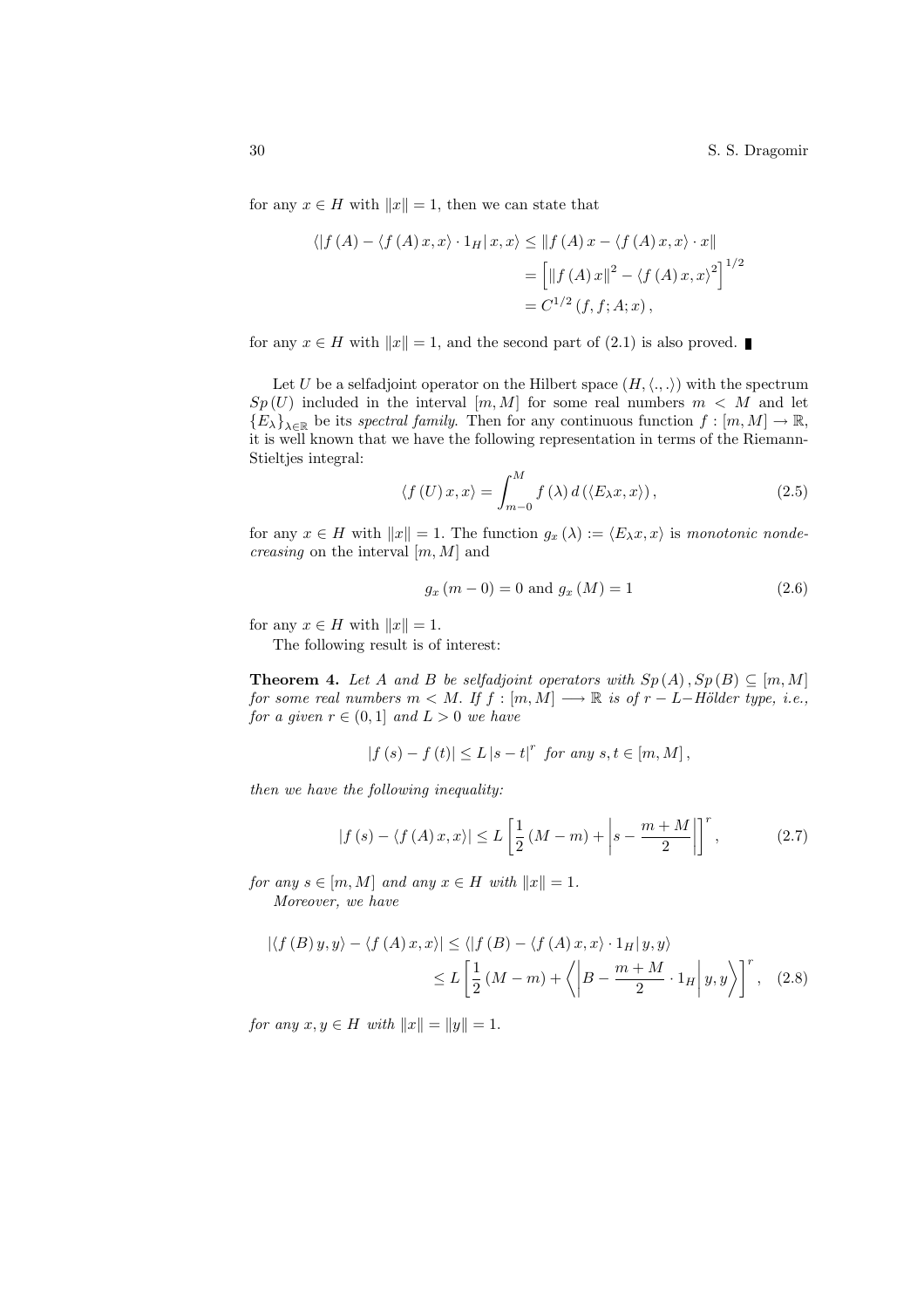Proof. We use the following Ostrowski type inequality for the Riemann-Stieltjes integral obtained by the author in [1]:

$$
\left| f(s) \left[ u(b) - u(a) \right] - \int_{a}^{b} f(t) \, du(t) \right|
$$
  

$$
\leq L \left[ \frac{1}{2} (b - a) + \left| s - \frac{a + b}{2} \right| \right]^{r} V_{a}^{b}(u) \quad (2.9)
$$

for any  $s \in [a, b]$ , provided that f is of  $r - L$ −Hölder type on [a, b], u is of bounded variation on  $[a, b]$  and  $V_a^b(u)$  denotes the total variation of u on  $[a, b]$ .

Now, applying this inequality for  $u(\lambda) = g_x(\lambda) := \langle E_\lambda x, x \rangle$  where  $x \in H$  with  $||x|| = 1$  we get

$$
\left| f(s) - \int_{m-0}^{M} f(\lambda) d(\langle E_{\lambda} x, x \rangle) \right|
$$
  
 
$$
\leq L \left[ \frac{1}{2} (M-m) + \left| s - \frac{m+M}{2} \right| \right]^{r} V_{m-0}^{M}(g_{x}) \quad (2.10)
$$

which, by  $(2.5)$  and  $(2.6)$  is equivalent with  $(2.7)$ .

By applying the property  $(P)$  for the inequality  $(2.7)$  and the operator B we have

$$
\langle |f(B) - \langle f(A)x, x \rangle \cdot 1_H | y, y \rangle \le L \left\langle \left[ \frac{1}{2} (M-m) + \left| B - \frac{m+M}{2} \cdot 1_H \right| \right]^r y, y \right\rangle
$$
  

$$
\le L \left\langle \left[ \frac{1}{2} (M-m) + \left| B - \frac{m+M}{2} \right| \cdot 1_H \right] y, y \right\rangle^r
$$
  

$$
= L \left[ \frac{1}{2} (M-m) + \left\langle \left| B - \frac{m+M}{2} \cdot 1_H \right| y, y \right\rangle \right]^r
$$

for any  $x, y \in H$  with  $||x|| = ||y|| = 1$ , which proves the second inequality in (2.8).

Further, by the Jensen inequality for convex functions of selfadjoint operators (see for instance [6, p. 5]) applied for the modulus, we can state that

$$
|\langle h(A)x, x \rangle| \le \langle |h(A)|x, x \rangle \tag{M}
$$

for any  $x \in H$  with  $||x|| = 1$ , where h is a continuous function on  $[m, M]$ . Now, if we apply the inequality (M), then we have

$$
|\langle [f(B) - \langle f(A)x, x \rangle \cdot 1_H] y, y \rangle| \le \langle [f(B) - \langle f(A)x, x \rangle \cdot 1_H| y, y \rangle
$$

which shows the first part of  $(2.8)$ , and the proof is complete.

**Remark 1.** With the above assumptions for  $f$ ,  $A$  and  $B$  we have the following particular inequalities of interest:

$$
\left| f\left(\frac{m+M}{2}\right) - \langle f(A)x, x \rangle \right| \leq \frac{1}{2^r} L \left(M - m\right)^r \tag{2.11}
$$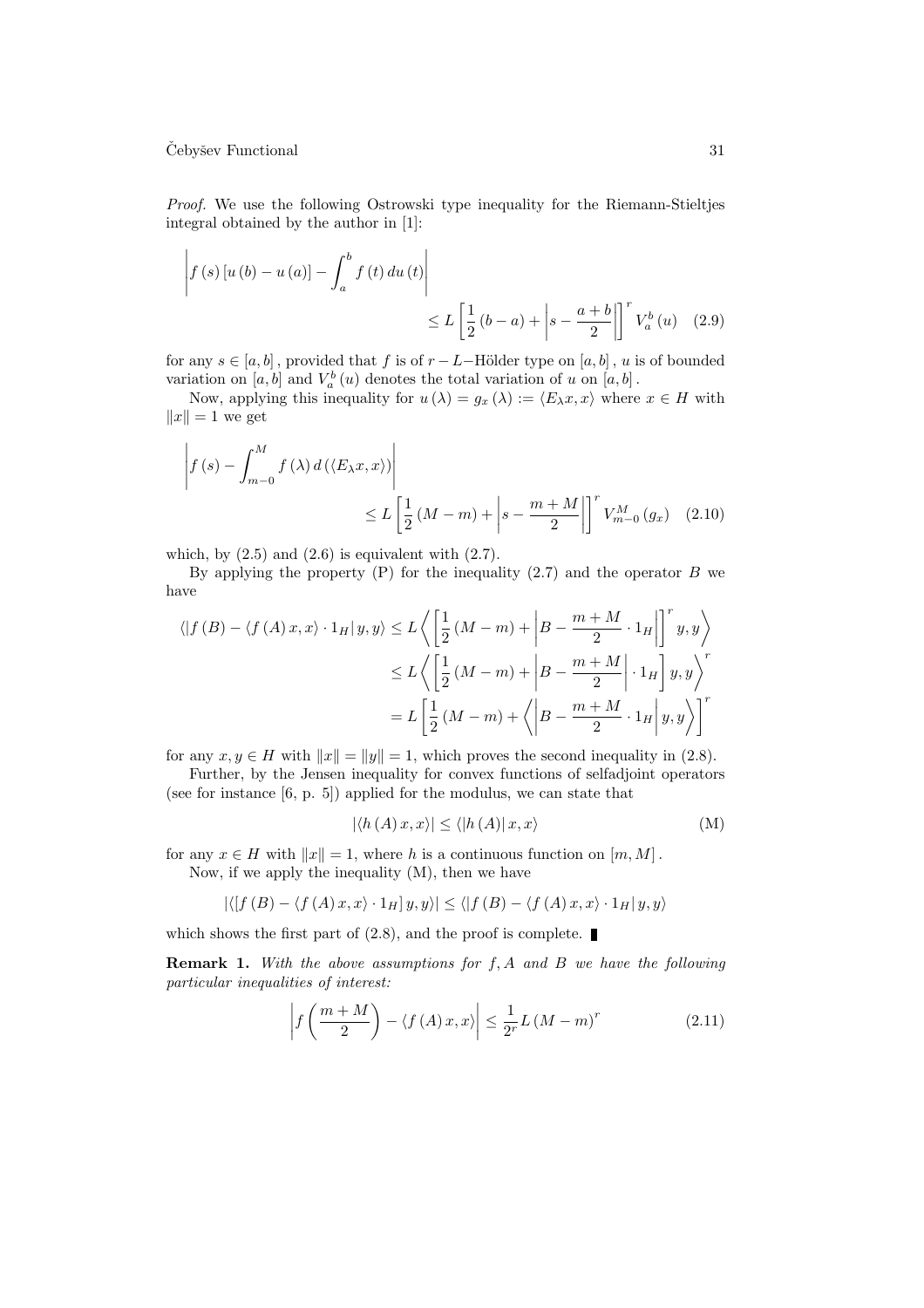32 S. S. Dragomir

and

$$
|f(\langle Ax, x \rangle) - \langle f(A) x, x \rangle| \le L \left[ \frac{1}{2} \left( M - m \right) + \left| \langle Ax, x \rangle - \frac{m + M}{2} \right| \right]^r, \qquad (2.12)
$$

for any  $x \in H$  with  $||x|| = 1$ .

We also have the inequalities:

$$
\left| \langle f(A) y, y \rangle - \langle f(A) x, x \rangle \right| \le \langle \left| f(A) - \langle f(A) x, x \rangle \cdot 1_H | y, y \rangle \right|
$$
  

$$
\le L \left[ \frac{1}{2} (M - m) + \left\langle \left| A - \frac{m + M}{2} \cdot 1_H \right| y, y \right\rangle \right]^r, \quad (2.13)
$$

for any  $x, y \in H$  with  $||x|| = ||y|| = 1$ ,

$$
\left| \langle [f(B) - f(A)]x, x \rangle \right| \le \langle |f(B) - \langle f(A)x, x \rangle \cdot 1_H | x, x \rangle
$$
  

$$
\le L \left[ \frac{1}{2} (M - m) + \langle |B - \frac{m + M}{2} \cdot 1_H | x, x \rangle \right]^r \quad (2.14)
$$

and, more particularly,

$$
\langle |f(A) - \langle f(A)x, x \rangle \cdot 1_H | x, x \rangle
$$
  
 
$$
\leq L \left[ \frac{1}{2} (M - m) + \langle |A - \frac{m + M}{2} \cdot 1_H | x, x \rangle \right]^r, \quad (2.15)
$$

for any  $x \in H$  with  $||x|| = 1$ .

We also have the norm inequality

$$
\|f(B) - f(A)\| \le L\left[\frac{1}{2}(M-m) + \left\|B - \frac{m+M}{2} \cdot 1_H\right\|\right]^r.
$$
 (2.16)

The following corollary of the above Theorem 4 can be useful for applications:

**Corollary 1.** Let A and B be selfadjoint operators with  $Sp(A), Sp(B) \subseteq [m, M]$ for some real numbers  $m < M$ . If  $f : [m, M] \longrightarrow \mathbb{R}$  is absolutely continuous then we have the Ostrowski type inequality for selfadjoint operators:

$$
|f(s) - \langle f(A)x, x \rangle|
$$
  
\n
$$
\leq \begin{cases} \left[ \frac{1}{2} (M-m) + |s - \frac{m+M}{2}| \right] ||f'||_{\infty, [m,M]} & \text{if } f' \in L_{\infty} [m,M]; \\ \left[ \frac{1}{2} (M-m) + |s - \frac{m+M}{2}| \right]^{1/q} ||f'||_{p,[m,M]} & \text{if } f' \in L_p [m,M], \\ \left[ \frac{1}{2} (M-m) + |s - \frac{m+M}{2}| \right]^{1/q} ||f'||_{p,[m,M]} & p, q > 1, \frac{1}{p} + \frac{1}{q} = 1, \end{cases}
$$
\n
$$
(2.17)
$$

for any  $s \in [m, M]$  and any  $x \in H$  with  $||x|| = 1$ , where  $|| \cdot ||_{p,[m,M]}$  are the Lebesgue norms, i.e.,

$$
||h||_{\infty,[m,M]} := ess \sup_{t \in [m,M]} ||h(t)||
$$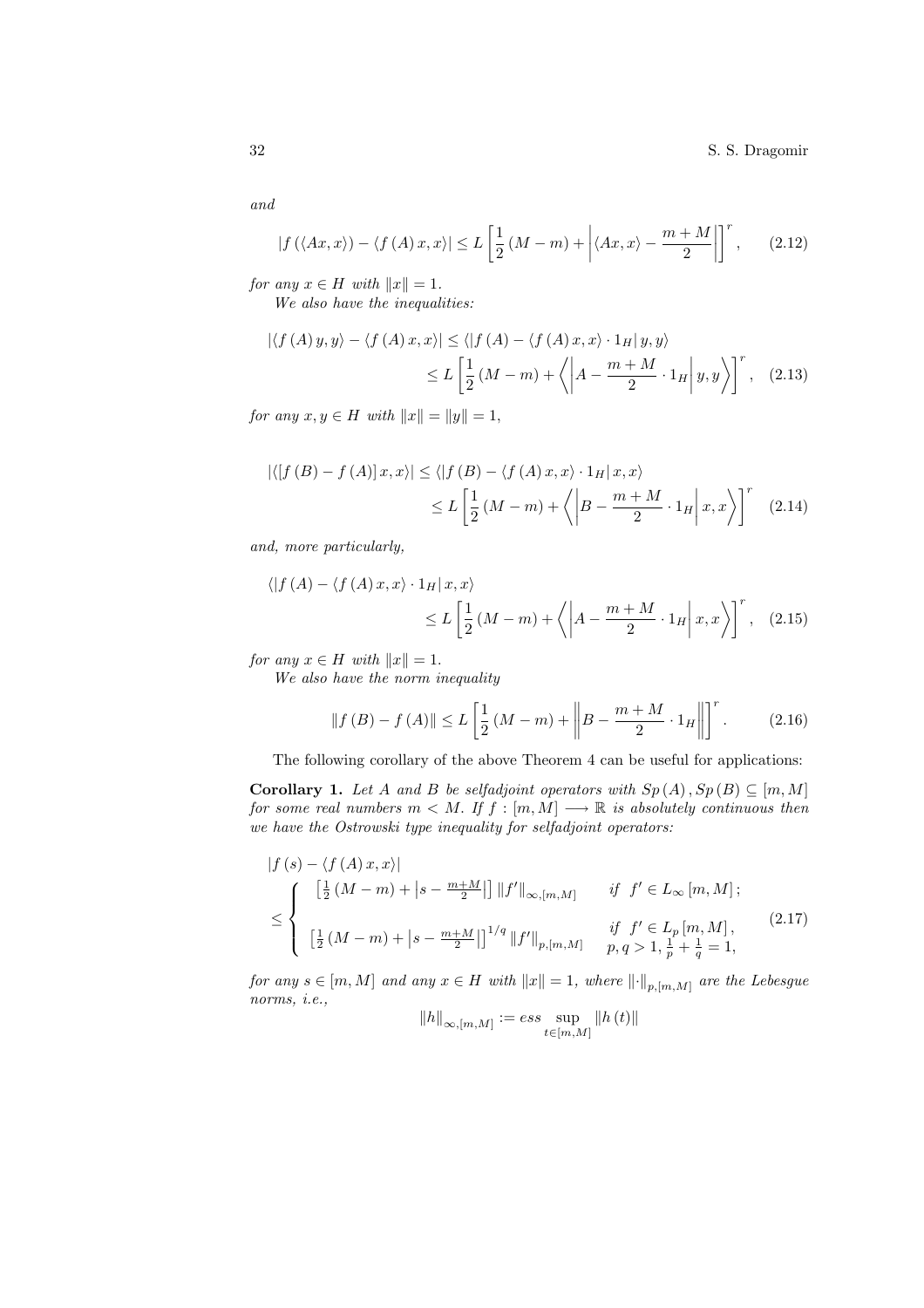and

$$
||h||_{p,[m,M]} := \left(\int_m^M |h(t)|^p\right)^{1/p}, p \ge 1.
$$

Moreover, we have

$$
\left| \langle f(B) y, y \rangle - \langle f(A) x, x \rangle \right| \leq \langle |f(B) - \langle f(A) x, x \rangle \cdot 1_H | y, y \rangle
$$
  

$$
\leq \begin{cases} \left[ \frac{1}{2} (M - m) + \langle |B - \frac{m + M}{2} \cdot 1_H | y, y \rangle \right] ||f'||_{\infty, [m, M]} & \text{if } f' \in L_{\infty} [m, M]; \\ \left[ \frac{1}{2} (M - m) + \langle |B - \frac{m + M}{2} \cdot 1_H | y, y \rangle \right]^{1/q} ||f'||_{p, [m, M]} & \text{if } f' \in L_p [m, M], \\ \left[ \frac{1}{2} (M - m) + \langle |B - \frac{m + M}{2} \cdot 1_H | y, y \rangle \right]^{1/q} ||f'||_{p, [m, M]} & p, q > 1, \frac{1}{p} + \frac{1}{q} = 1, \end{cases} \tag{2.18}
$$

for any  $x, y \in H$  with  $||x|| = ||y|| = 1$ .

Now, on utilising Theorem 3 we can provide the following bound for the  $\check{C}$ ebyšev functional that may be more useful in applications:

**Corollary 2.** Let A be a selfadjoint operator with  $Sp(A) \subseteq [m, M]$  for some real numbers  $m < M$ . If  $g : [m, M] \longrightarrow \mathbb{R}$  is continuous with  $\delta := \min_{t \in [m, M]} g(t)$  and  $\Delta := \max_{t \in [m,M]} g(t)$ , then for any  $f : [m,M] \longrightarrow \mathbb{R}$  of  $r-L-H\ddot{o}lder$  type we have the inequality:

$$
|C(f,g;A;x)| \leq \frac{1}{2} (\Delta - \delta) L \left[ \frac{1}{2} (M-m) + \left\langle \left| A - \frac{m+M}{2} \cdot 1_H \right| x, x \right\rangle \right]^r, (2.19)
$$

for any  $x \in H$  with  $||x|| = 1$ .

Remark 2. With the assumptions from Corollary 2 for g and A and if f is absolutely continuos on  $[m, M]$ , then we have the inequalities:

$$
|C(f,g;A;x)| \leq \frac{1}{2} (\Delta - \delta)
$$
  
\$\times \begin{cases} \left[\frac{1}{2}(M-m) + \langle |A - \frac{m+M}{2} \cdot 1\_H | x, x \rangle \right] ||f'||\_{\infty,[m,M]} & \text{if } f' \in L\_{\infty}[m,M]; \\ \left[\frac{1}{2}(M-m) + \langle |A - \frac{m+M}{2} \cdot 1\_H | x, x \rangle \right]^{1/q} ||f'||\_{p,[m,M]} & \text{if } f' \in L\_{\infty}[m,M], \\ \left[\frac{1}{2}(M-m) + \langle |A - \frac{m+M}{2} \cdot 1\_H | x, x \rangle \right]^{1/q} ||f'||\_{p,[m,M]} & \text{if } f' \in L\_{\infty}[m,M], \end{cases}\$(2.20)

for any  $x \in H$  with  $||x|| = 1$ .

# 3 Some Reverses of Jensen's Inequality

It is clear that all the above inequalities can be applied for various particular instances of functions  $f$  and  $g$ . However, in the following we only consider the inequalities

$$
|f(\langle Ax, x \rangle) - \langle f(A)x, x \rangle| \le L \left[ \frac{1}{2} (M - m) + \left| \langle Ax, x \rangle - \frac{m + M}{2} \right| \right]^r \tag{3.1}
$$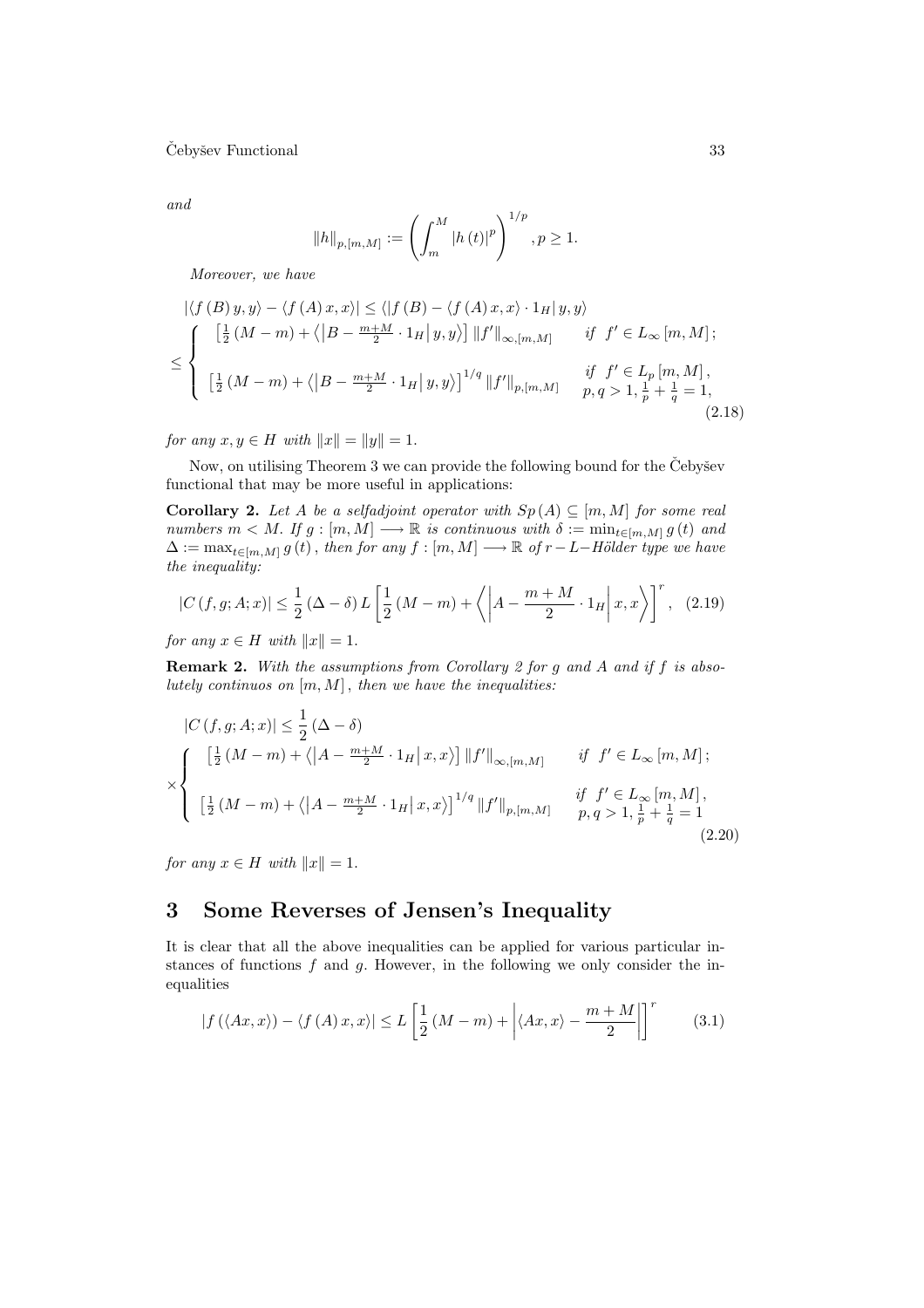for any  $x \in H$  with  $||x|| = 1$ , where the function  $f : [m, M] \to \mathbb{R}$  is of  $r - L$ -Hölder type, and

$$
|f(\langle Ax, x \rangle) - \langle f(A) x, x \rangle|
$$
  
\n
$$
\leq \begin{cases} \left[ \frac{1}{2} (M - m) + |\langle Ax, x \rangle - \frac{m + M}{2} | \right] ||f'||_{\infty, [m, M]}, & \text{if } f' \in L_{\infty} [m, M] \\ \left[ \frac{1}{2} (M - m) + |\langle Ax, x \rangle - \frac{m + M}{2} | \right]^q ||f'||_{p, [m, M]}, & \text{if } f' \in L_p [m, M]; \\ \left[ \frac{1}{2} (M - m) + |\langle Ax, x \rangle - \frac{m + M}{2} | \right]^q ||f'||_{p, [m, M]}, & p > 1, \frac{1}{p} + \frac{1}{q} = 1 \end{cases}
$$
(3.2)

for any  $x \in H$  with  $||x|| = 1$ , where the function  $f : [m, M] \to \mathbb{R}$  is absolutely continuous on  $[m, M]$ , which are related to the *Jensen's inequality* for convex functions.

**1.** Now, if we consider the concave function  $f : [m, M] \subset [0, \infty) \to \mathbb{R}$ ,  $f(t) = t^r$ with  $r \in (0,1)$  and take into account that it is of  $r - L$ -Hölder type with the constant  $L = 1$ , then from (3.1) we derive the following reverse for the Hölder-McCarthy inequality [8]

$$
0 \le \langle A^r x, x \rangle - \langle Ax, x \rangle^r \le \left[ \frac{1}{2} \left( M - m \right) + \left| \langle Ax, x \rangle - \frac{m + M}{2} \right| \right]^r \tag{3.3}
$$

for any  $x \in H$  with  $||x|| = 1$ .

**2.** Now, if we consider the functions  $f : [m, M] \subset (0, \infty) \to \mathbb{R}$  with  $f(t) = t^s$ and  $s \in (-\infty, 0) \cup (0, \infty)$ , then they are absolutely continuous and

$$
||f'||_{\infty,[m,M]} = \begin{cases} sM^{s-1} & \text{for } s \in [1,\infty), \\ |s| m^{s-1} & \text{for } s \in (-\infty,0) \cup (0,1). \end{cases}
$$

If  $p \geq 1$ , then

$$
||f'||_{p,[m,M]} = |s| \left( \int_m^M t^{p(s-1)} dt \right)^{1/p}
$$
  

$$
= |s| \times \begin{cases} \left( \frac{M^{p(s-1)+1} - m^{p(s-1)+1}}{p(s-1)+1} \right)^{1/p} & \text{if } s \neq 1 - \frac{1}{p} \\ \left[ \ln \left( \frac{M}{m} \right) \right]^{1/p} & \text{if } s = 1 - \frac{1}{p}. \end{cases}
$$

On making use of the first inequality from (3.2) we deduce for a given  $s \in \mathbb{R}$  $(-\infty, 0) \cup (0, \infty)$  that

$$
|\langle Ax, x \rangle^s - \langle A^s x, x \rangle|
$$
  
\n
$$
\leq \left[ \frac{1}{2} (M - m) + \left| \langle Ax, x \rangle - \frac{m + M}{2} \right| \right]
$$
  
\n
$$
\times \left\{ \begin{array}{ll} sM^{s-1} & \text{for } s \in [1, \infty), \\ |s| m^{s-1} & \text{for } s \in (-\infty, 0) \cup (0, 1). \end{array} \right.
$$
\n(3.4)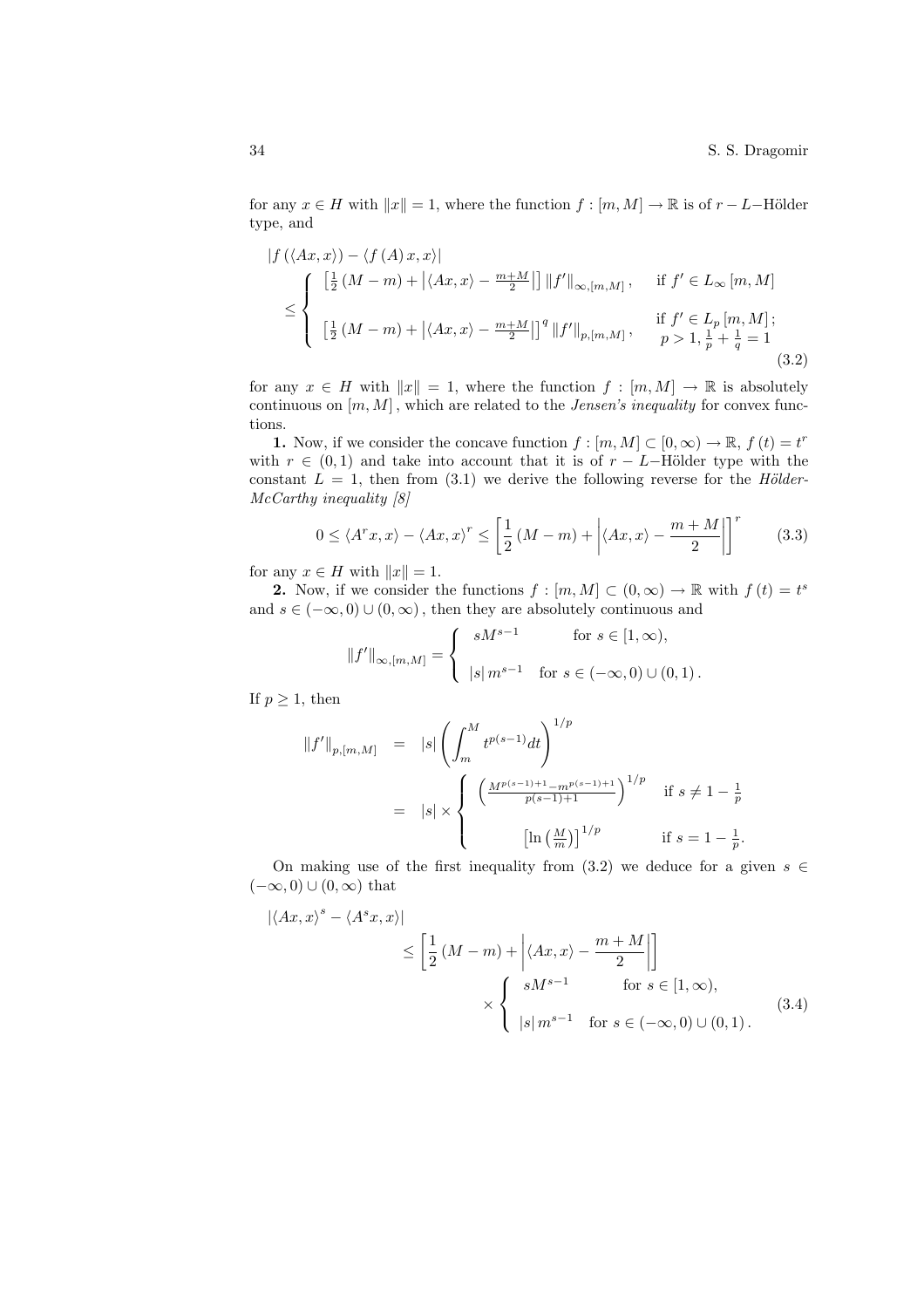## $\check{\mathrm{C}}$ ebyšev Functional  $35$

for any  $x \in H$  with  $||x|| = 1$ .

The second part of  $(3.2)$  will produce the following reverse of the  $Hölder-McCarthy$ inequality as well:

$$
|\langle Ax, x \rangle^s - \langle A^s x, x \rangle|
$$
  
\n
$$
\leq |s| \left[ \frac{1}{2} \left( M - m \right) + \left| \langle Ax, x \rangle - \frac{m + M}{2} \right| \right]^q
$$
  
\n
$$
\times \left\{ \frac{\left( \frac{M^{p(s-1)+1} - m^{p(s-1)+1}}{p(s-1)+1} \right)^{1/p}}{\left[ \ln \left( \frac{M}{m} \right) \right]^{1/p}} \quad \text{if } s \neq 1 - \frac{1}{p} \tag{3.5}
$$

for any  $x \in H$  with  $||x|| = 1$ , where  $s \in (-\infty, 0) \cup (0, \infty)$ ,  $p > 1$  and  $\frac{1}{p} + \frac{1}{q} = 1$ .

**3.** Now, if we consider the function  $f(t) = \ln t$  defined on the interval  $[m, M] \subset$  $(0, \infty)$ , then f is also absolutely continuous and

$$
||f'||_{p,[m,M]} = \begin{cases} \begin{array}{cc} & m^{-1} & \text{for } p = \infty, \\ & \\ \left(\frac{M^{p-1} - m^{p-1}}{(p-1)M^{p-1}m^{p-1}}\right)^{1/p} & \text{for } p > 1, \\ & \\ & \ln\left(\frac{M}{m}\right) & \text{for } p = 1. \end{array} \end{cases}
$$

Making use of the first inequality in (3.2) we deduce

$$
0 \le \ln(\langle Ax, x \rangle) - \langle \ln(A)x, x \rangle \le \left[ \frac{1}{2} \left( M - m \right) + \left| \langle Ax, x \rangle - \frac{m + M}{2} \right| \right] m^{-1} \quad (3.6)
$$

and

$$
0 \leq \ln\left(\langle Ax, x\rangle\right) - \langle \ln\left(A\right)x, x\rangle
$$
  
 
$$
\leq \left[\frac{1}{2}\left(M - m\right) + \left|\langle Ax, x\rangle - \frac{m + M}{2}\right|\right]^q \left(\frac{M^{p-1} - m^{p-1}}{(p-1)M^{p-1}m^{p-1}}\right)^{1/p} \quad (3.7)
$$

for any  $x \in H$  with  $||x|| = 1$ , where  $p > 1$  and  $\frac{1}{p} + \frac{1}{q} = 1$ .

# 4 Some Particular Grüss' Type Inequalities

In this last section we provide some particular cases that can be obtained via the Grüss' type inequalities established before. For this purpose we select only two examples as follows.

Let A be a selfadjoint operator with  $Sp(A) \subseteq [m, M]$  for some real numbers  $m \lt M$ . If  $g : [m, M] \longrightarrow \mathbb{R}$  is continuous with  $\delta := \min_{t \in [m, M]} g(t)$  and  $\Delta :=$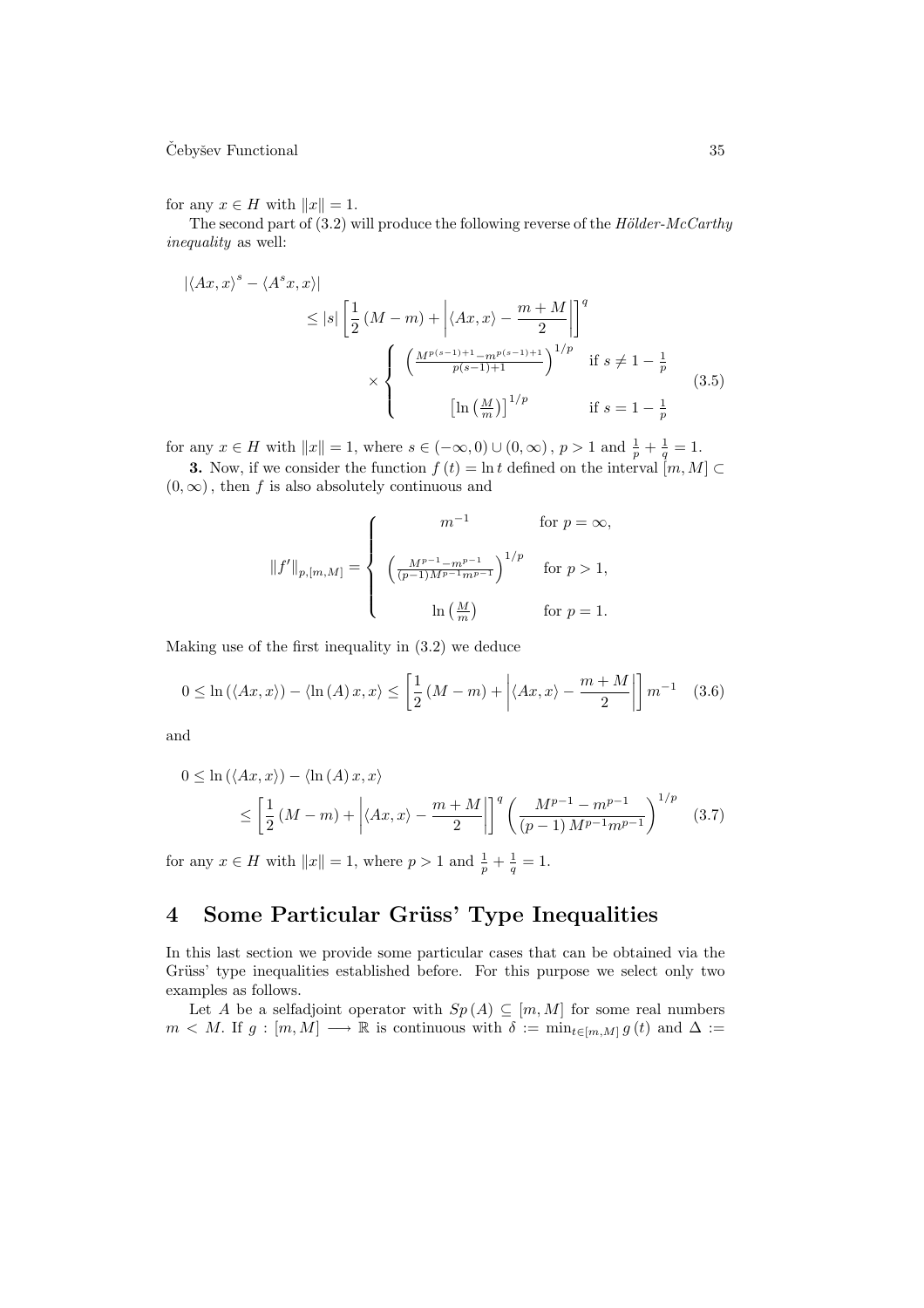$\max_{t \in [m,M]} g(t)$ , then for any  $f : [m,M] \longrightarrow \mathbb{R}$  of  $r - L$ –Hölder type we have the inequality:

$$
\left| \langle f(A) g(A) x, x \rangle - \langle f(A) x, x \rangle \cdot \langle g(A) x, x \rangle \right|
$$
  
 
$$
\leq \frac{1}{2} (\Delta - \delta) L \left[ \frac{1}{2} (M - m) + \left\langle \left| A - \frac{m + M}{2} \cdot 1_H \right| x, x \right\rangle \right]^r, \quad (4.1)
$$

for any  $x \in H$  with  $||x|| = 1$ .

Moreover, if f is absolutely continuos on  $[m, M]$ , then we have the inequalities:

$$
|\langle f(A) g(A) x, x \rangle - \langle f(A) x, x \rangle \cdot \langle g(A) x, x \rangle| \leq \frac{1}{2} (\Delta - \delta)
$$
  

$$
\times \begin{cases} \left[ \frac{1}{2} (M - m) + \langle |A - \frac{m + M}{2} \cdot 1_H | x, x \rangle \right] ||f'||_{\infty, [m, M]} & \text{if } f' \in L_{\infty} [m, M]; \\ \left[ \frac{1}{2} (M - m) + \langle |A - \frac{m + M}{2} \cdot 1_H | x, x \rangle \right]^{1/q} ||f'||_{p, [m, M]} & \text{if } f' \in L_p [m, M], \\ \left[ \frac{1}{2} (M - m) + \langle |A - \frac{m + M}{2} \cdot 1_H | x, x \rangle \right]^{1/q} ||f'||_{p, [m, M]} & p, q > 1, \frac{1}{p} + \frac{1}{q} = 1 \end{cases}
$$
(4.2)

for any  $x \in H$  with  $||x|| = 1$ .

**1.** If we consider the concave function  $f : [m, M] \subset [0, \infty) \to \mathbb{R}$ ,  $f(t) = t^r$  with  $r \in (0, 1)$  and take into account that it is of  $r - L$ –Hölder type with the constant  $L = 1$ , then from (4.1) we derive the following result:

$$
\left| \langle A^r g(A) x, x \rangle - \langle A^r x, x \rangle \cdot \langle g(A) x, x \rangle \right|
$$
  
 
$$
\leq \frac{1}{2} (\Delta - \delta) \left[ \frac{1}{2} (M - m) + \left\langle \left| A - \frac{m + M}{2} \cdot 1_H \right| x, x \right\rangle \right]^r, \quad (4.3)
$$

for any  $x \in H$  with  $||x|| = 1$ , where  $g : [m, M] \longrightarrow \mathbb{R}$  is continuous with  $\delta :=$  $\min_{t \in [m,M]} g(t)$  and  $\Delta := \max_{t \in [m,M]} g(t)$ .

Now, consider the function  $g : [m, M] \subset (0, \infty) \to \mathbb{R}$ ,  $g(t) = t^p$  with  $p \in$  $(-\infty, 0) \cup (0, \infty)$ . Obviously,

$$
\Delta - \delta = \left\{ \begin{array}{cl} M^p - m^p & \text{ if } p > 0, \\ \\ \frac{M^{-p} - m^{-p}}{M^{-p} m^{-p}} & \text{ if } p < 0, \end{array} \right.
$$

and by (4.3) we get for any  $x \in H$  with  $||x|| = 1$  that

$$
0 \le \langle A^{r+p}x, x \rangle - \langle A^r x, x \rangle \cdot \langle A^p x, x \rangle
$$
  

$$
\le \frac{1}{2} (M^p - m^p) \left[ \frac{1}{2} (M - m) + \langle \left| A - \frac{m + M}{2} \cdot 1_H \right| x, x \rangle \right]^r, \quad (4.4)
$$

when  $p > 0$  and

$$
0 \le \langle A^r x, x \rangle \cdot \langle A^p x, x \rangle - \langle A^{r+p} x, x \rangle
$$
  

$$
\le \frac{1}{2} \cdot \frac{M^{-p} - m^{-p}}{M^{-p} m^{-p}} \left[ \frac{1}{2} (M-m) + \left\langle \left| A - \frac{m+M}{2} \cdot 1_H \right| x, x \right\rangle \right]^r, \quad (4.5)
$$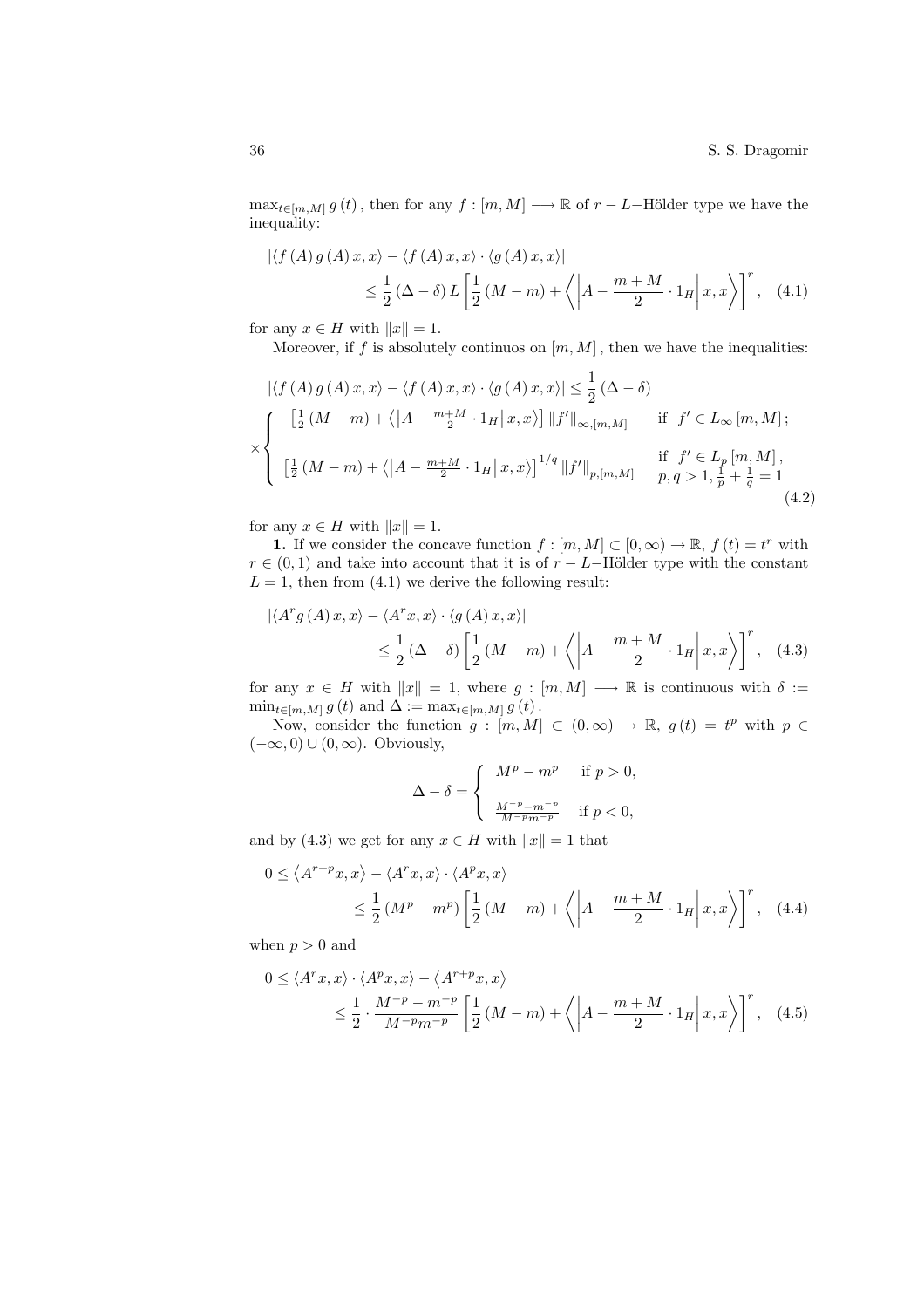## $\check{\mathrm{C}}$ ebyšev Functional  $37$

### when  $p < 0$ .

If  $g : [m, M] \subset (0, \infty) \to \mathbb{R}$ ,  $g(t) = \ln t$ , then by (4.3) we also get the inequality for logarithm:

$$
0 \le \langle A^r \ln Ax, x \rangle - \langle A^r x, x \rangle \cdot \langle \ln Ax, x \rangle
$$
  
 
$$
\le \ln \sqrt{\frac{M}{m}} \cdot \left[ \frac{1}{2} (M - m) + \langle \left| A - \frac{m + M}{2} \cdot 1_H \right| x, x \rangle \right]^r, \quad (4.6)
$$

for any  $x \in H$  with  $||x|| = 1$ .

2. Now consider the functions  $f, g : [m, M] \subset (0, \infty) \to \mathbb{R}$ , with  $f(t) = t^s$  and  $g(t) = t^w$  with  $s, w \in (-\infty, 0) \cup (0, \infty)$ . We have

$$
||f'||_{\infty,[m,M]} = \begin{cases} sM^{s-1} & \text{for } s \in [1,\infty), \\ |s|m^{s-1} & \text{for } s \in (-\infty,0) \cup (0,1). \end{cases}
$$

and, for  $p \geq 1$ ,

$$
||f'||_{p,[m,M]} = |s| \times \left\{ \begin{array}{cl} \left(\frac{M^{p(s-1)+1} - m^{p(s-1)+1}}{p(s-1)+1}\right)^{1/p} & \text{if } s \neq 1 - \frac{1}{p} \\ & \\ \left[\ln\left(\frac{M}{m}\right)\right]^{1/p} & \text{if } s = 1 - \frac{1}{p}. \end{array} \right.
$$

If  $w > 0$ , then by the first inequality in  $(4.2)$  we have

$$
\left| \langle A^{s+w}x, x \rangle - \langle A^s x, x \rangle \cdot \langle A^w x, x \rangle \right|
$$
  
\n
$$
\leq \frac{1}{2} \left( M^w - m^w \right) \left[ \frac{1}{2} \left( M - m \right) + \left\langle \left| A - \frac{m+M}{2} \cdot 1_H \right| x, x \right\rangle \right]
$$
  
\n
$$
\times \left\{ \begin{array}{ll} sM^{s-1} & \text{for } s \in [1, \infty), \\ |s| \, m^{s-1} & \text{for } s \in (-\infty, 0) \cup (0, 1), \end{array} \right. \tag{4.7}
$$

for any  $x \in H$  with  $||x|| = 1$ .

If  $w < 0$ , then by the same inequality we also have

$$
\left| \langle A^{s+w}x, x \rangle - \langle A^s x, x \rangle \cdot \langle A^w x, x \rangle \right|
$$
  
\n
$$
\leq \frac{1}{2} \cdot \frac{M^{-w} - m^{-w}}{M^{-w} m^{-w}} \left[ \frac{1}{2} (M - m) + \langle \left| A - \frac{m + M}{2} \cdot 1_H \right| x, x \rangle \right]
$$
  
\n
$$
\times \left\{ \begin{array}{ll} sM^{s-1} & \text{for } s \in [1, \infty), \\ |s| m^{s-1} & \text{for } s \in (-\infty, 0) \cup (0, 1), \end{array} \right.
$$
\n(4.8)

for any  $x \in H$  with  $||x|| = 1$ .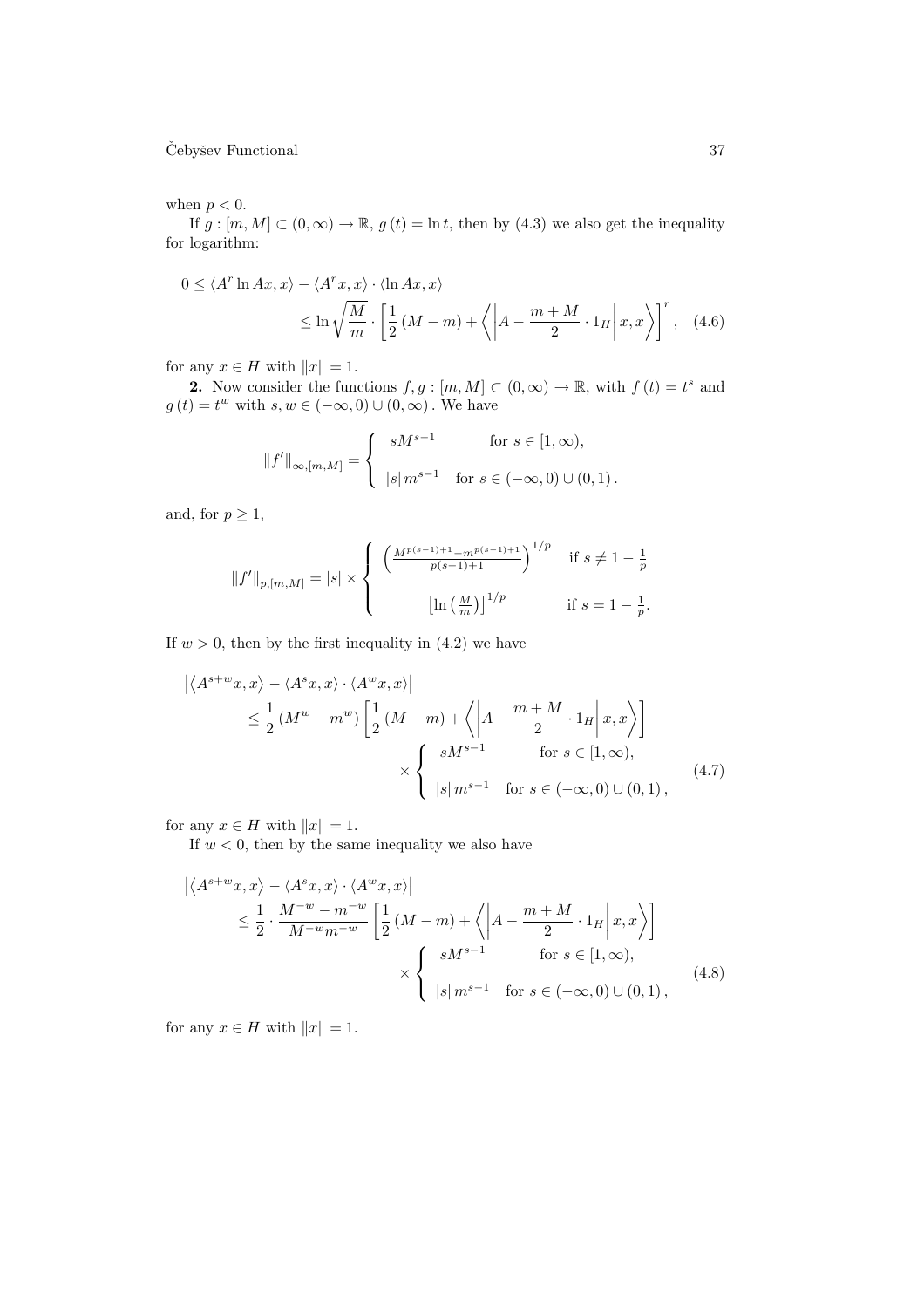Finally, if we assume that  $p > 1$  and  $w > 0$ , then by the second inequality in  $(4.2)$  we have

$$
\left| \langle A^{s+w}x, x \rangle - \langle A^s x, x \rangle \cdot \langle A^w x, x \rangle \right|
$$
  
\n
$$
\leq \frac{1}{2} |s| \left( M^w - m^w \right) \left[ \frac{1}{2} \left( M - m \right) + \left\langle \left| A - \frac{m+M}{2} \cdot 1_H \right| x, x \right\rangle \right]^{1/q}
$$
  
\n
$$
\times \left\{ \frac{\left( \frac{M^{p(s-1)+1} - m^{p(s-1)+1}}{p(s-1)+1} \right)^{1/p}}{\left[ \ln \left( \frac{M}{m} \right) \right]^{1/p}} \quad \text{if } s \neq 1 - \frac{1}{p} \right\}
$$
(4.9)

while for  $w < 0$ , we also have

$$
\left| \langle A^{s+w}x, x \rangle - \langle A^s x, x \rangle \cdot \langle A^w x, x \rangle \right|
$$
  
\n
$$
\leq \frac{1}{2} |s| \cdot \frac{M^{-w} - m^{-w}}{M^{-w} m^{-w}} \left[ \frac{1}{2} (M - m) + \langle \left| A - \frac{m + M}{2} \cdot 1_H \right| x, x \rangle \right]^{1/q}
$$
  
\n
$$
\times \left\{ \frac{\left( \frac{M^{p(s-1)+1} - m^{p(s-1)+1}}{p(s-1)+1} \right)^{1/p}}{\left[ \ln \left( \frac{M}{m} \right) \right]^{1/p}} \quad \text{if } s \neq 1 - \frac{1}{p}, \right\}
$$
\n(4.10)

where  $q > 1$  with  $\frac{1}{p} + \frac{1}{q} = 1$  and  $x \in H$  with  $||x|| = 1$ .

## References

- [1] S.S. Dragomir, On the Ostrowski inequality for the Riemann-Stieltjes integral  $\frac{b}{a}$  $a_{a}^{o} f(t) du(t)$ , where f is of Hölder type and u is of bounded variation and applications, J. KSIAM, 5(2001), No. 1, 35-45.
- [2] S.S. Dragomir, Čebyšev's type inequalities for functions of selfadjoint operators in Hilbert spaces, Preprint RGMIA Res. Rep. Coll., 11(e) (2008), Art. 9. [ONLINE: http://www.staff.vu.edu.au/RGMIA/v11(E).asp]
- [3] S.S. Dragomir, Grüss' type inequalities for functions of selfadjoint operators in Hilbert spaces, Preprint RGMIA Res. Rep. Coll., 11(e) (2008), Art. 11. [ONLINE: http://www.staff.vu.edu.au/RGMIA/v11(E).asp]
- [4] S. S. Dragomir and J. S´andor, The Chebyshev inequality in pre-Hilbertian spaces. I. Proceedings of the Second Symposium of Mathematics and its Applications (Timişoara, 1987), 61–64, Res. Centre, Acad. SR Romania, Timişoara, 1988. MR1006000 (90k:46048).
- [5] S. S. Dragomir, J. Pečarić and J. Sándor, The Chebyshev inequality in pre-Hilbertian spaces. II. Proceedings of the Third Symposium of Mathematics and its Applications (Timişoara, 1989), 75-78, Rom. Acad., Timişoara, 1990. MR1266442 (94m:46033)